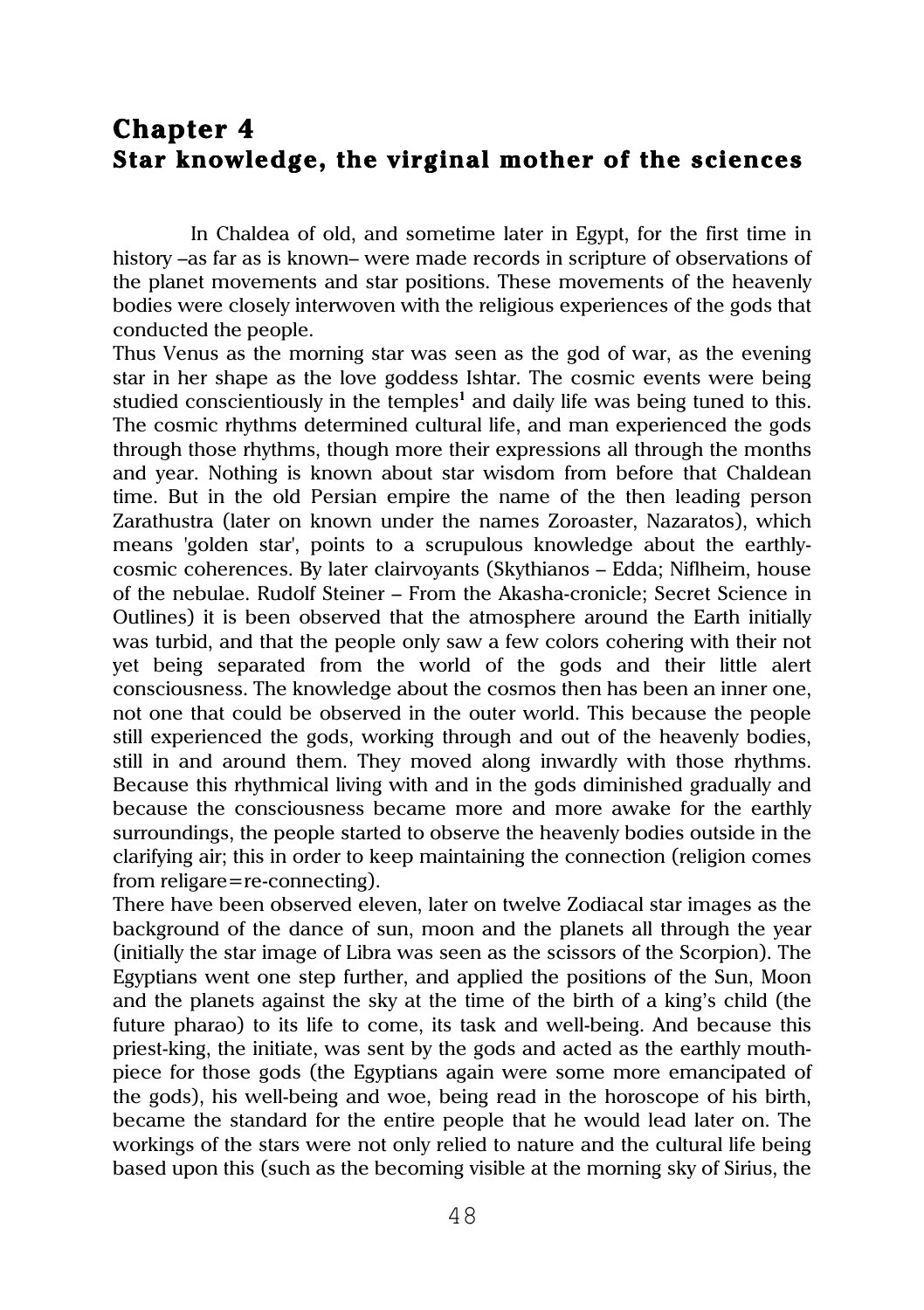dog star, that ushered in the 'dog days', which means the wet period of that year), but also to man (or rather half-god, as the priest-king was being considered). **<sup>2</sup>** This old knowledge of the stars is summarized in Ptolemy's Almagest (in the first century A.D.). That was a last record of the old wisdom, which as well then threatened to get lost as a tradition. The possibility to live with the cosmic rhythms then had almost completely been lost, because the organs to this (the inner senses) were closed, and also the observations on man were apt to do this, because man became more and more directed towards the world outside, the surroundings. This was all according to the plan of the gods in order to offer man the possibility to become aware of himself in his physical body and the earthly reality, without him having contact with the gods (Angels). This is what the Indians still knew from their mystery places; they called this the Kali Yuga or dark era; dusk for the activities of the world of the gods. This dark era lasted five thousand years; it started at 3000 B.C. and lasted until 1900, the beginning of the previous century (for that matter this is a global working in time; the one people did faster loose its contact with the gods than the other, in accordance with its own tasks and development. The ancient Germans for example have maintained this knowledge of and with the gods for a long time; even now many Scandinavians still have a half conscious knowing of the gods and natural beings).

Slowly the time ripened, with the Greek people in rise, that the people became more awake for their earthly life surroundings, and wanted to detach themselves more from group liens in which they were embedded; of family clan, tribe and people. The first one that was conscious of this was Socrates about 550 B.C. He did not listen to what the gods desired from him, but also acknowledged his own daimonon, his good conscience, on which base he tended to give more conduct to his life. That with this he also could go wrong, appears from the record of his pupil, that upon his complaint of being always plunged in thoughts and giving no shape to anything upon the Earth by himself – besides guiding the people that came with questions to him, or that he posed questions by himself –, he got the advice to start playing the flute and thus feed and express his feelings. This he has declined, so that he has left behind a task here. He had to pay for his inclination to listen to himself instead of to the gods with his death through the poison cup; this because his behavior at that time was being experienced as heretic.

With the coming of Christ upon the Earth in Jesus of Nazareth the human individuality was born; that is the spirit germ that one calls with 'I'. Christ had already announced Himself with the Egyptians in the star image Orion, later as Osiris that approached the Earth, coming from the sun; a thousand years before His arrival He has revealed Himself to Moses in the burning blackberry bush as "I am the I AM" (so the ego of man). **<sup>3</sup>** Nowadays this ego awakens with the child at about the age of three, when it no longer calls itself by the own name, but by 'I'. Since the coming of the human individual spirit germ, the ego, every man can go through an individual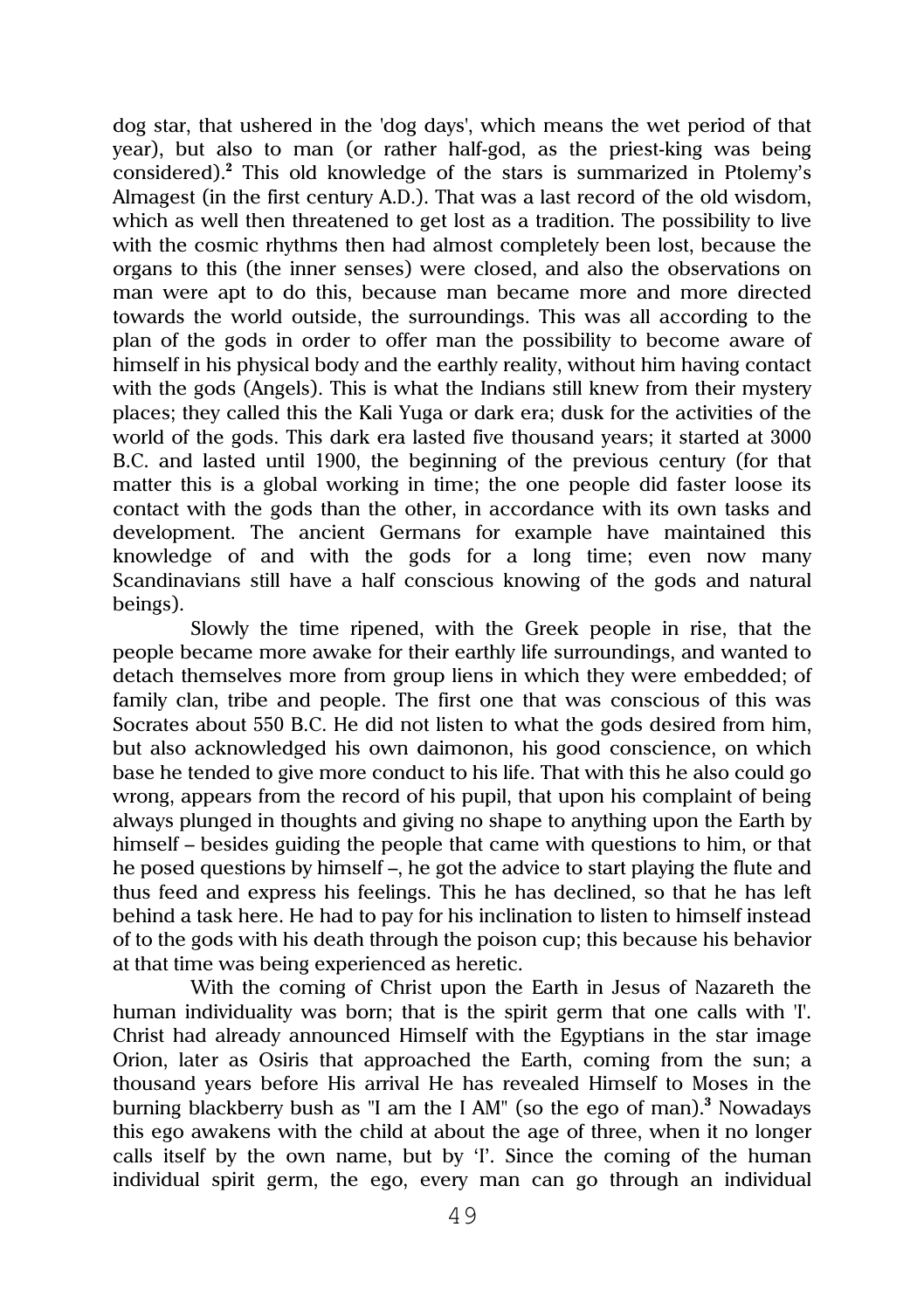development by walking along his personal destiny (about thousand years B.C., in the battle over Troy, one can very clearly distinguish the work of the gods in the human destiny – see the Iliad of Homer; this is not a poetical concoction, but is totally based upon observation). In Ptolemy's Almagest it still deals with the birth horoscope of the priest-king, and therewith about the people – so about the group soul and the king as an earthly representative of it. There were only written down the positions of the sun, moon and the planets in the Zodiacal star images in it. In the second century A.D. in Greece there appear birth horoscopes of separate individuals. With this two new ways of approaching strike. Firstly there is being started here with the Zodiacal *signs*, that are being determined by the spring equinox (the place in the Zodiac wherein the sun, coming from the south, moves perpendicular over the equator, and gives the impulse to the spring on the northern hemisphere). This vernal equinoctial point is zero arc degrees of Aries; all the following signs are being divided in zones of equal length of the ecliptic (the sun's orbit through the Zodiac), that each cover thirty arc degrees (in opposition to the star constellations, that each are larger or smaller than these thirty degrees). In this first century the vernal equinoctial point still is in the star *constellation* of Aries.

Secondly in this personal horoscope are also being indicated the twelve *houses*, as being an earthly reflection of the cosmic Zodiacal twelvefold division. These houses are being determined by the horizon and the middle sky (the highest point in the Zodiac at the sky) at the moment of birth. The houses give indications about the earthly *life regions* upon which the fate, being indicated by the planets, will work out; this coheres with the will and therefore with the individual *life destiny* to be run down. The horoscope is here being individualized, on the base of the individual ego of each human that since Christ's coming can go on it's own road of development. The gods, active out of the planet spheres and starry sky, therewith are no longer tangible or perceptible present, but work on silently from behind the 'screens of the sense surfaces'. The horoscope therewith was being looked upon as a last imprint of their working before birth in and through man (that has a certain extent of choice freedom to answer to the events that are being carried by fate or not).

Concerning the fixation of the Zodiac to the vernal equinoctial point in the twelve equally large star signs and no longer to the star images the following. Rudolf Steiner pointed out after a question of a close co-worker, Ita Wegman, that with the crucifixion of Christ, so about the year 33, and the subsequent resurrection, the Zodiac and the vernal equinox was being fixed. This because the high standing Angels that had worked on man and the cosmos inciting out of the Zodiac until that time (from out of the *constellations*), have begotten a more extra-cosmic task, so are no longer directed to us. In order to keep the rhythms within our solar system in tune (these are called Cherubs, that means Spirits of the Harmony), they created beings out of themselves that do this for the people. These beings are called the Spirits of the Circulation Times, they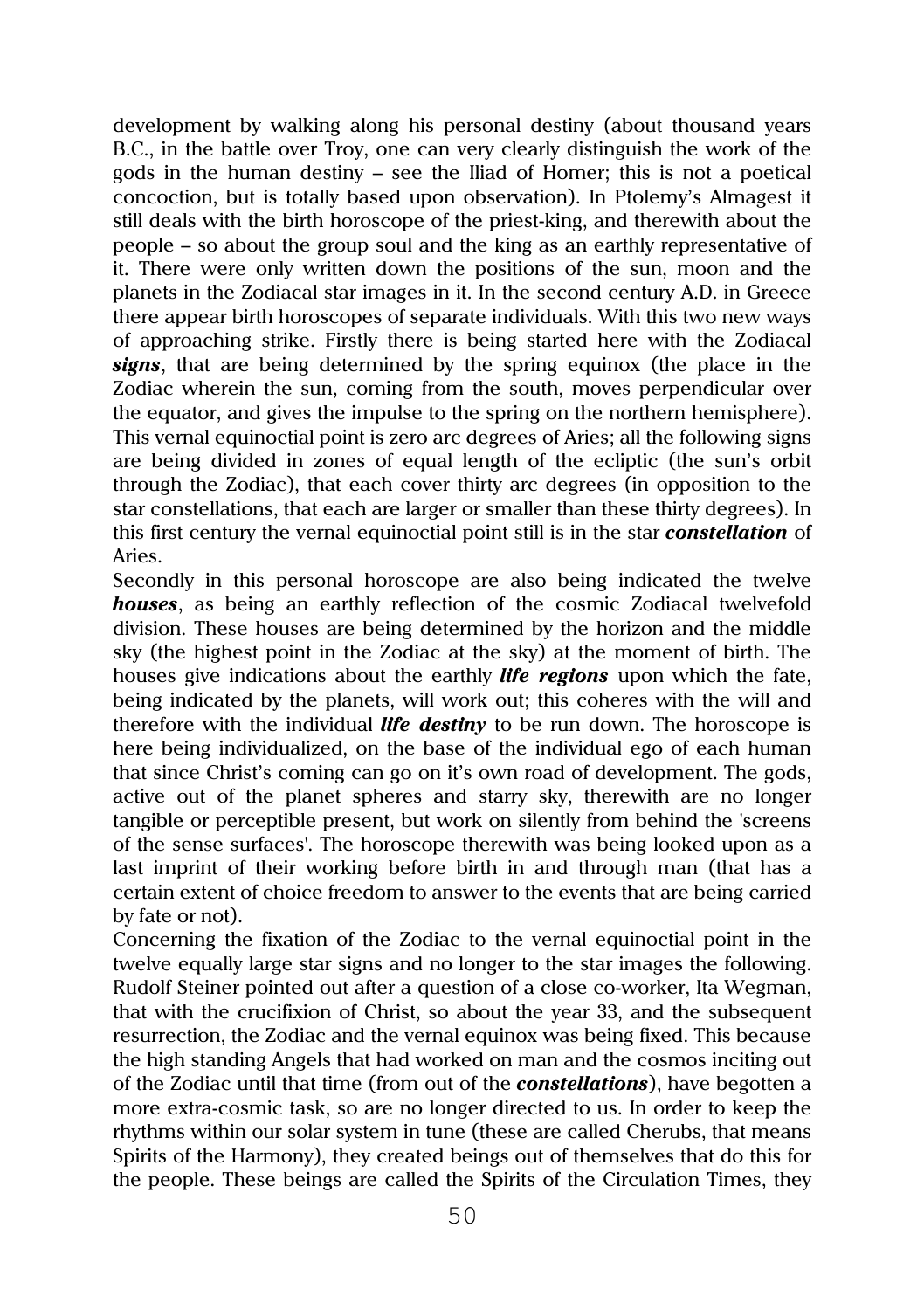are less self-reliant than their creators, and ought to keep with fixed orbital times. These beings work in the Zodiacal **signs** via the vernal equinoctial point.

The Zodiacal belt every 72 years stays one arc degree behind the vernal equinoctial point, and this at present is situated at 5 degrees of Pisces; star *sign* Aries starts in *constellation* of the Fishes. All signs now are about one constellation backwards in relation to the Zodiacal star images, so the visible stars.

From Ptolemy up to the present, specifically with the start of the new time, the clear ego-consciousness that initiates with the Renaissance (about 1420 A.D., in Italy), astrology and astronomy each one goes its own way. Astrology was and is further worked out and refined as an explanation system, takes however its start in the star signs and the physical even less visible houses; so stands separate from the direct physical observations. Astronomy, especially in rise after the invention of the lens and its application in the star watchers, does observations at the sky that make strongly totter the old knowledge, based upon belief. Where Ptolemy considered the starry sky immovable, for divine and so eternal, and also assumed the planet spheres being ideal circular as divine movements, the alert conscious observation of these heavenly bodies appeared to have to make other conclusions. Likewise one saw in the immovable thought crystal sky flickering of light; one saw the exploding and pulsating stars. Even minimal movements of stars were being observed. As well the planets appeared not to move in circles with epicycles, but in a very complicated system, out of which can be deduced that they do not orbit the Earth, but the sun, just like the Earth, and in ellipses, not in circles (this vision has been postulated by Kopernikus and further based and worked out on the basis of observations by Kepler). The planets do not move at all in a way that has something of a circle, but dance in a rhythmical way to the Earth in their orbit around the sun (Brahe). There also orbit moons around different planets (onwards from Mars to the outside they all have; Galileo was the first who saw this). Besides there are being observed rings and atmospheric movements on the different planets. The old world vision of order in the cosmos started to stagger, which gave rise to collisions with the church, the institutionalized believe that felt itself being attacked and undermined. Science and church as well through this each went its own way, and in science the tendency started to prevail to come through the thinking to an understanding for the phenomena. For astronomy this meant that it practitioners started to explain the planet movements out of reciprocal force activities (gravity as attraction, being postulated as a force; this could be measured upon the Earth, not however being observed directly – therefore it is a working hypothesis). With the aid of mathematics the natural laws were being approached mechanically and being interpreted in their force activities (Newton)**<sup>4</sup>** . They even started to search for new planets just out of calculation and supposition on the basis of irregularities in the orbits of the outermost planets. Thus the possible existence of Uranus was being calculated firstly by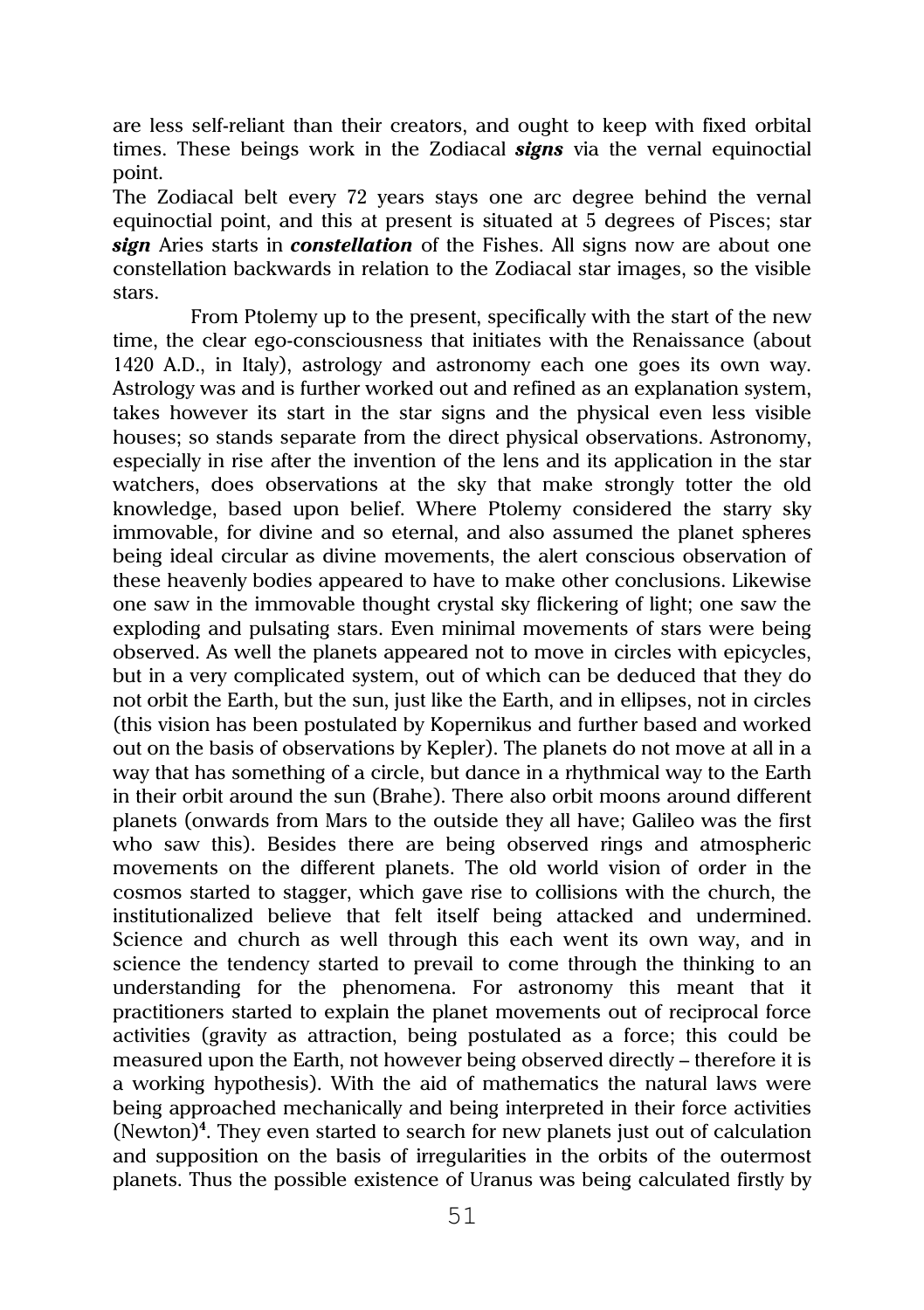Bode, before Herschell actually found it some time later.

In short the cosmos was being taken of its soul and its spirit. What remained of it was an as immeasurable imagined space in which there seemed no coherence to be found, and the dynamic motions appeared to exist of lifeless mechanical forces. And that side of the star knowledge that considers man within, astrology, was for many people based on too little physical observation, and therefore was more often being labeled as superstition. This as well because Zodiacal signs and images less and less overlapped and seemed to contradict one another**<sup>5</sup>** .

Considered from the outside both directions look like two different, the one of the astrology being directed to the inner world of man, the one of the astronomy directed to the outwardly, physical observable. Out of the latter, all through the different times (which already started in antiquity), have been arisen the other sciences step by step, with first mathematics – geometry; directed onto the earthly reality as being a reflection of the spiritual cosmos, and based upon human sizes, such as in the cubit or ell (from ulna), the foot and the inch (from thumb). The initial rhythmical experience of the cosmos and the activities of it upon man and the Earth became more and more to space observation in size and number, later on in postulated force and energy. The inner link with the active gods in it got lost (because the inner organs for perception of them were being closed), the space experience broadened out in postulated millions of light years (with which space was being linked to time movement or the light, while light only has time character in matter) and the intellect could no longer hold that inner link, or rather, did no more want that, because it then ought to give up as a consequence its just conquered independence by assuming one is not the only intelligence in the cosmos. This was being carried through in its consequences in the doubt about the own individuality as being of spiritual origin that therewith gives sense to the Earth and the earthly existence as a possibility for development. Descartes' "I think, so I exist"; not "my ego exists and can think, but is not the thinking itself" (This has been rectified as a possibility to consciousness by Spinoza in his 'Ethica'). This development has continued in a baiting against everything that appears to be not explainable out of the physical itself, even until the denial of tangible results of research, like with Von Herzeele; **5, Ch.1** this has started with the alien attitude toward nature that is put into words by Francis Bacon. Astrology therewith is being labeled at first as superstition, for it explains results without pointing at the direct physical causes – in despite the fact that quantum physics seems to bump against the same unexplainable limits**<sup>6</sup>** .

As a rough line of development one can see the following. The inner observing of the gods in their work in and around man, and in nature, their rhythmical affecting, got lost for our consciousness step by step in the development. In its place has come the alert day-consciousness, which is a result of the awakening of the individual human ego in a physical body, and was caused by the coming, death and resurrection of Christ. Through observation by means of the senses we have come to another perception of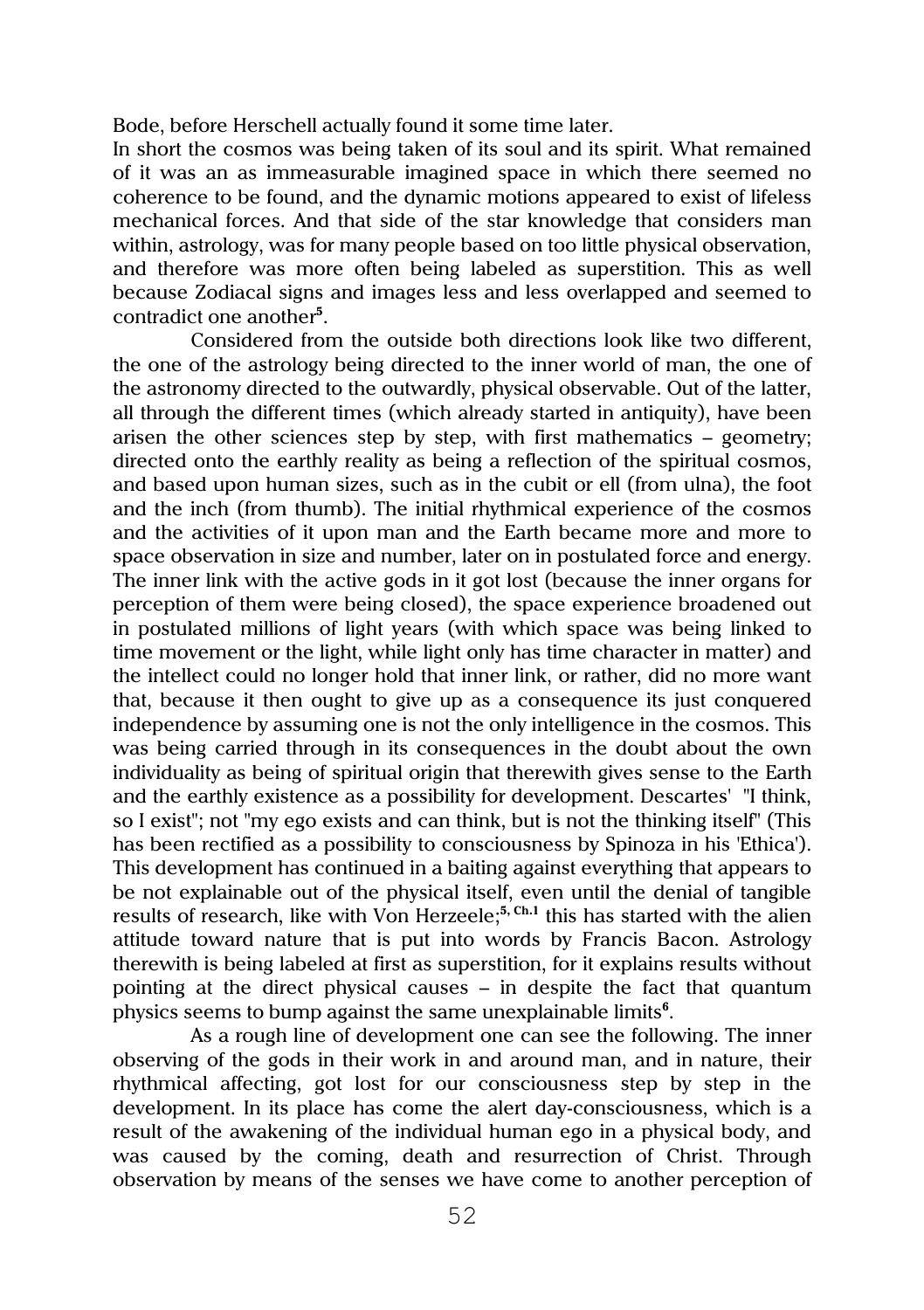ourselves and of the world. Medieval man still felt embedded in nature, the rosecrucian-alchemist still experienced in and around his retorts the beings that dwell in her. We feel alien to her, initially experience her as being hostile and (at least science) tend to pilfer her of her secrets and next applying these in technique in order to protect us from her unpredictable inclinations. This corresponding with the already by the Indians acknowledged dark era, Kali Yuga, from about 3000 B.C. until (in Europe) 1900 A.D. Around this century change Rudolf Steiner, that on the basis of his own karmic and inner development of his soul-spiritual senses could peer into higher worlds of life, of soul and of spirit. He gave the impulse to the reopening of the mystery places, which since antiquity and the emergence of Christianity were being decayed and closed. He developed a way of schooling through which with right observations, self observation and contemplating, one could learn to reopen these higher soul-spiritual senses in a way that connects to the present-day consciousness, so that every single man *through coming into motion inwardly by himself* could find the way back to those higher worlds. So the new about this development is that one can grow back into the higher worlds through one's own exertions; the links, or rather the organs to this, are not being given for granted. This reopening of the mysteries has been settled integrally during the Christmas meeting in Dornach, Switzerland, in 1923. At this meeting he invited every serious for the spirit striving individuals, fraternities and organizations from all over the world that were known to him, to take part in the reopening of the mysteries, now out of the individual will strivings of each human, no longer being offered by the gods. Therewith he fulfilled the promise that was made by Christ to His disciples that He would send the Consoler, the Holy Spirit, so that the people could see Him in the heavenly kingdom (the spiritual world, to start with the life world). However with and out of the present-day self-consciousness, and being linked to the conscious exertion to climb up to that spiritual world all by himself.

Out of this impulse grew spiritual science, which tries to enrich the natural sciences with the insights of the workings of higher worlds than the one of the physical phenomena. Tools for this are being painted out of the development of the Earth and cosmos in four stages unto the present-day physical condensation, which enables the life in the forms. This development has gone through three previous phases of fire (warmth), of air and light, and of water (sound) respectively, as this appears before the clairvoyant's eye. Herewith the human bodies have developed step by step through this; his ego-organization that expresses itself in the warmth and through which our spirit can act, is the most recent one, and only fully offered during the present solid Earth development. Our soul being expresses in and through the soul substance (feelings, that are a metamorphosis of the original spiritual light, and that can be experienced in nature as the separate colors, which are objectifications of our feeling contents), and is planted in us upon the original water-Earth. Now this works through the light in the air. Our life organization that sustains the growth and shape in the living tissues is being planted in us upon the light/air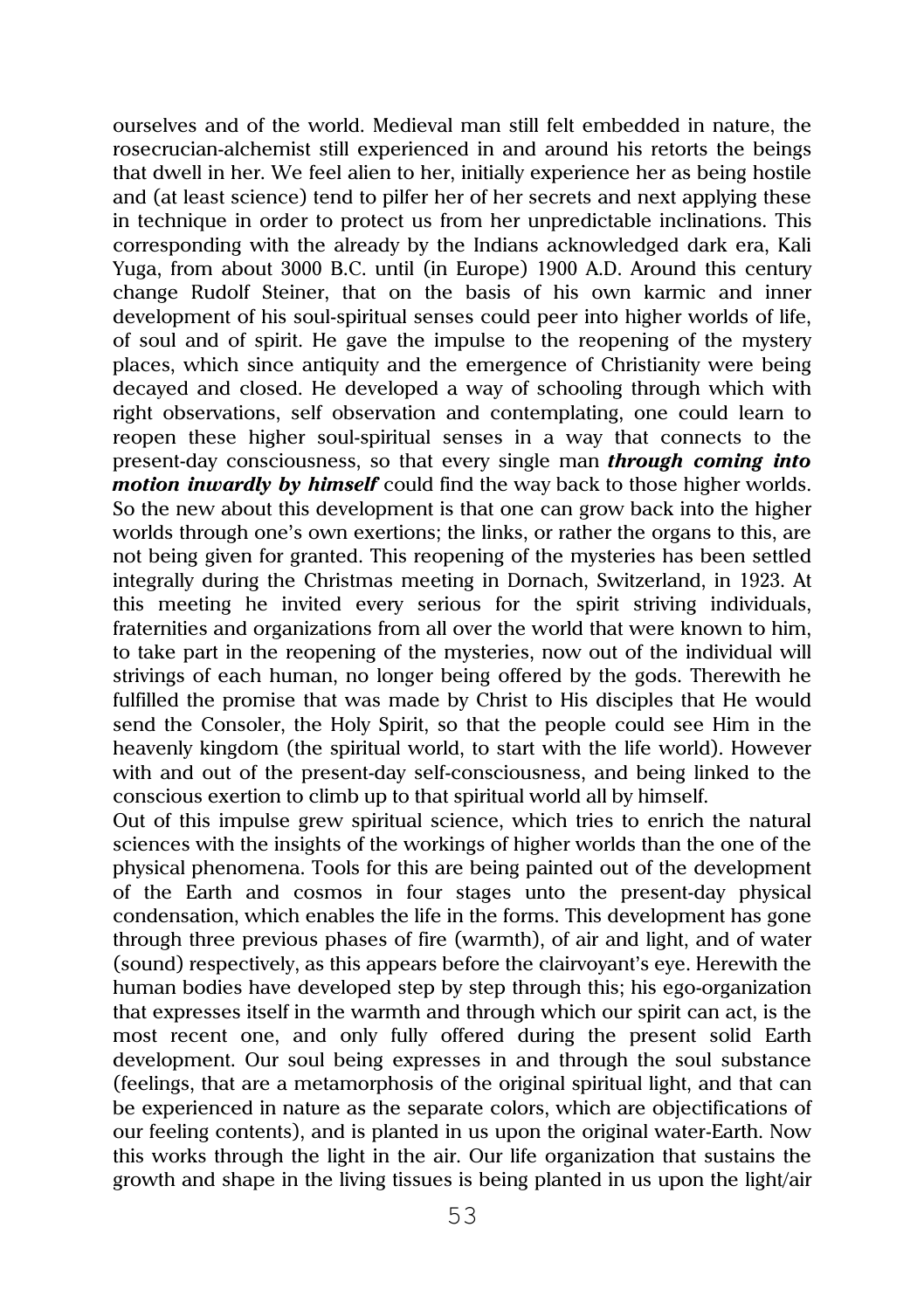Earth. At present this works through the watery element. In our physical body the substance forces are being directed in such a way and the substances ordered thus, that the life, the soul and the spirit can express themselves in the earthly physical reality**<sup>7</sup>** . Our body seen in such a way is the precipitation of a process of cosmic condensing that has already gone a number of metamorphoses; the natural empires on Earth (minerals, plants and animals) besides the human one are an objectification of this developmental and metamorphosis process.

These insights are a transformation for the present of that which was being observed in the antique mystery places. This still reverberates with the Greek philosophers in the doctrine of the harmony of the spheres and their precipitation in numbers (Pythagoras' Tetraktys) and in the doctrine of the elements (nature philosophers, particularly Empedocles; Plato and Aristotle).

These four element qualities can be recognized in each earthly occurring phenomenon and object. As has been painted, with shapes and processes one usually only deals with precipitation in measure, weight and/or number, but if you draw into consideration the higher than the mere physical world (which in itself is just a reflection of the life world of formative forces and rhythms), you have to work in a qualitative-characterizing way, and consider the own soul experiences within the observed phenomenon.

Shortly summarized: the *life world* of formative forces reflects itself in the shapes, which develop themselves *rhythmical*, in time. Here can be measured (in size, time unit).**<sup>8</sup>** The *soul world* reflects itself in *feelings attitudes*, basically of sym- and antipathy, expressing themselves in attraction (cohesion, moving with, resonating) or repulsion (adhesion, counteracting, closing off) and their mixtures (interference). In the physical these workings reflect themselves as *forces*, of attraction or repulsion. The *spiritual world* expresses itself in *significant gestures*, in which the *ideas*, *concepts* reveal themselves all through the soul world (attitudes, relations, forces) and life world (of formative forces) rhythmical in shapes or processes.

The life world coheres with the watery. The formative forces of it can be approached in *sound patterns*. Physiology is a precipitation of this; the music behind it determines the dance of the substances, and their way of combining.**<sup>9</sup>** The soul world has a connection to the light world and its refraction in and against the air, out of which the colors arise, each in its own way. Colors are the objectifications of our feelings. The spirit world coheres with the warmth, the element of fire (enthusiasm) that initiates, impels processes.

The physical world is a precipitation of these three worlds, through which they can reveal themselves in the earthly reality.

These four elements are being recognized in the natural sciences as the so-called aggregate states of matter (of solid, fluid, gassy, in energy levels), but not their essentiality, the active worlds behind these.**<sup>10</sup>** Astrology does recognize these, however without containing consciously this deeper knowledge about the human bodies and higher worlds in its totality, and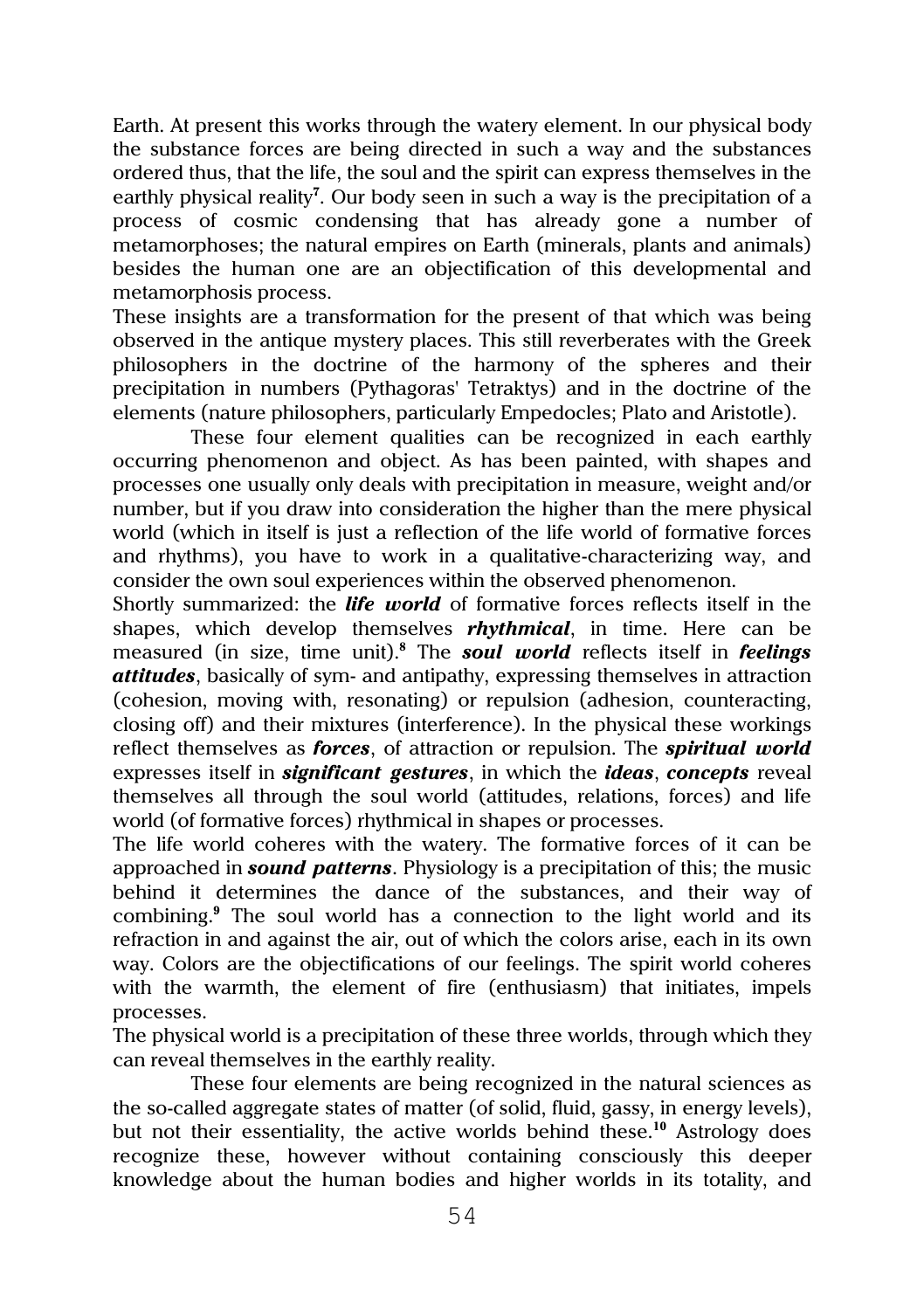assigns an elemental quality to each Zodiacal sign, and next explains each planet position out of that element. With the tools of spiritual science, the renewed mystery-knowledge, this can be further specified (for example to basic temperament out of the active worlds behind the elements and their coherence with the human bodies – thus someone with an ascending fire sign on the horizon at birth will have a choleric, doing-temperament and can hardly listen; this because his ego (spirit  $=$  fire quality) will manifest itself directly in the world. Investigations of the couple Kolisko amongst others (after salt crystallization of copper sulfate under the influence of cosmic activities)**<sup>11</sup>** indicate that also matter reacts to workings out of these elements, as well as the angles (aspects) which the different planets make with each other and with the sun or moon

In continuation of this, my methods to get conscious, with the aid of music and modeling, the soul attitudes, soul spaces and will strivings (gestures), and the therein distinguishable archetypal tendencies after element activity, planet attitude (coloring) and Zodiacal gesture, which mostly can be traced directly to prominent positions of the birth horoscope, form a big complement, that shows immediately the connections between the star and planet workings and their effects inside man all through the four elemental activities. Because I have tested this modeling also in courses through working with and out of the plant- and animal worlds, these activities of *form*, *attitude* and *significant form gesture* are to be objectified herewith – this of course only if one knows to recognize and characterizes the workings mentioned as *qualities* (so not through only quantifying, according to the non-physical origin and nature of the phenomena).

Herewith I again want to emphasize that through wanting to link oneself with the (inner and outer) phenomena (a soul process), by wanting to acknowledge the sense of it and investigating the how (spiritual recognition), with the workings in it one can identify with the form gestures by *doing* in singing together and/or clay modeling, (a process in the *life*-, formative world of forces) in order to be able to experience their tendencies and germ force (becoming) within oneself, and thus next make applicable in the life and work. So with this there can be made a recognizable link with the *workings* of star images and planets (astrology) out of their recognizable physical observable precedents (astronomy): this only if one wants to recognize the spirit activity as a *sense* of the physical manifested world.

Once one has felt the wish rising up to recognize a sense (spirit) in the natural becoming and evolution, then one can go on one's way to search for the connections between earthly phenomena and their causes (or synchronicity) with the cosmos. One needs some tools to do this. The three workings mentioned of form, attitude and willing intention (full of sense, conductive gesture of an idea, concept) as being reflections of the worlds above matter of life (formative force), soul (attitude) and spirit (idea), that reflect themselves in the earthly realms of water (life; plant), of air (color and soul; animal) and of fire (warmth; spirit; man), are tools to those worlds which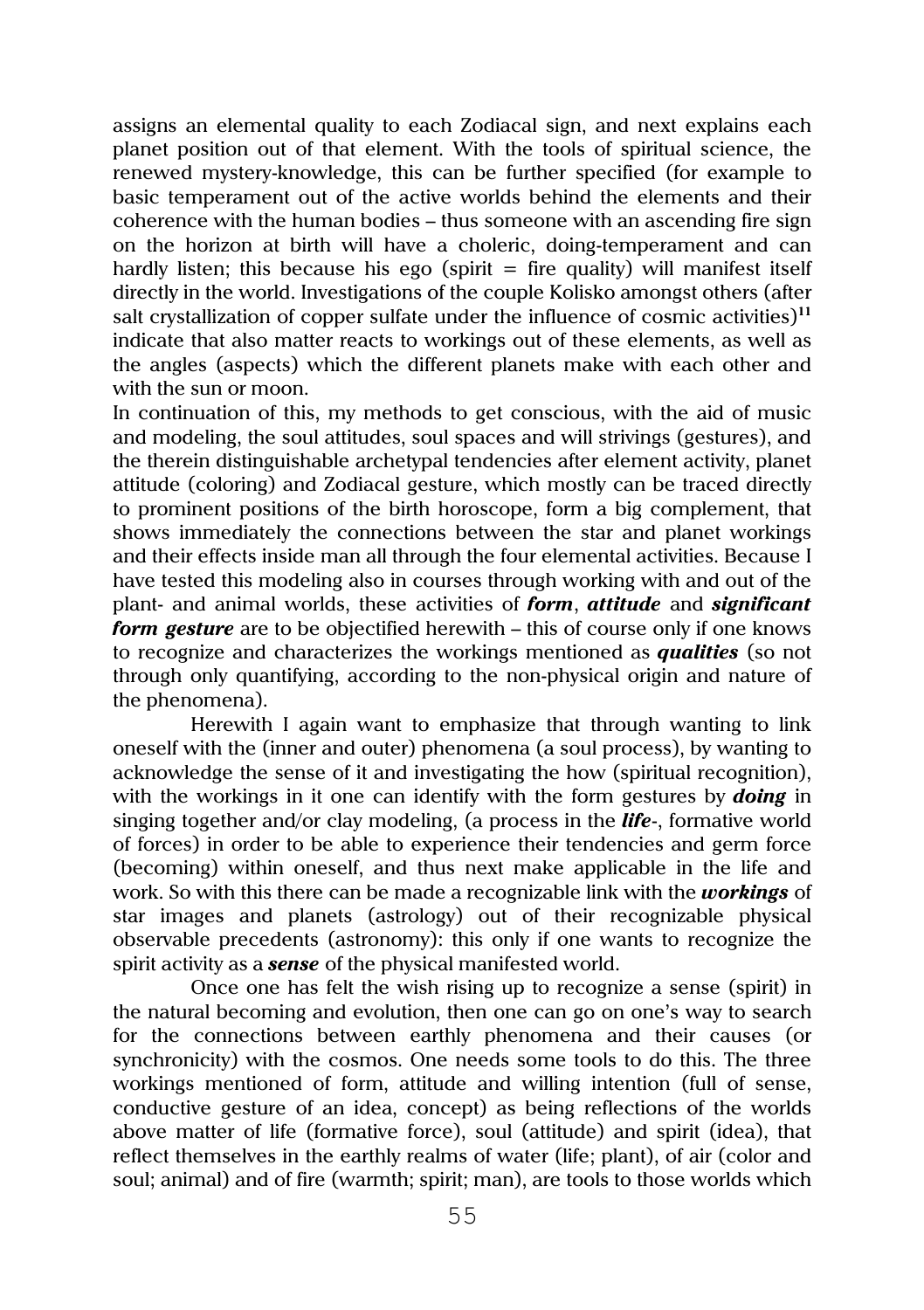reflect themselves in the solid-material (form in substance; earth realm of stones and minerals, crystals) and the remaining three elements. Considered in this way, the physical observable world is the *precipitation*, the *working field* of the three higher worlds of life, soul and spirit mentioned.

The form tendencies of the four elemental realms (the types of formative forces in the life world):

- -earth crystalline, geometrical
- -water melting-metamorphic; rounding-bulging out, from the inside out and expanding; often in rhythmical repetitions (for example sand ribs at the beach)
- -air hollowing, shaping from the outside, with sharp rims
	-
- -fire beaming out and concentrating all at once, asking strongly for the attention in space.

Along the chemical element sulfur (S) the course condensing until the physical-substantial will be painted.

In the spiritual world, which reflects itself in the Zodiac, lives the idea, concept of the *combining* and *reflecting* in one of the gods (higher Angels; in this case a Cherub). It is the quality that lives in the star image the Twins. This concept, living in the enthusiasm, fire, of this Angel, has to become co-creative in the cosmos and upon the Earth, so that the combining is a part of creation, and this does not fall apart (which would be the case on the basis of the tendency towards chaos in matter) and the activity of the gods can reflect itself upon the Earth. In order to be able to work this out in the lower, physical realm, it first has to go through the world of the feeling, of the soul, and is being colored with it. This world consists of the forces of sym- and antipathy, attraction and repulsion, and their gradations and refinements; besides of the faculty of making conscious by distinguishing. Combining has a large accordance with sympathy, attraction, and so will especially color itself with this. This soul world is impelled by the planets that dance within their life spheres around the Earth (rhythm is an expression of life). That planet which joins sympathy with combining and distinguishing, is the lively dancing and at times bright flaming Mercury; so this planet mediates in the soul region the concept of the combining and reflecting (by the awakening of consciousness). In the region of the life activities, the formative forces that maintain life in man and in nature, we find back the combining tendency in the inclination to whirling and joining, as in streaming out juices (a burning process) from plant flowers that bring forth smells and that penetrate animal and man with their presence. In our physiology the combining tendency precipitates in the protein forming amino acids that contain sulfur; and herewith becomes the combining and reflective tendency out of the Zodiac (the spiritual world) unto the physical as a process of condensation step by step all through the soul and the life visible. The combining and brightening-fire reflecting tendency of sulfur therewith has been painted until in its physical condensing (NB sulfur as a yellow crystal and chemical element is an ultimate, dead condensation of the force mentioned;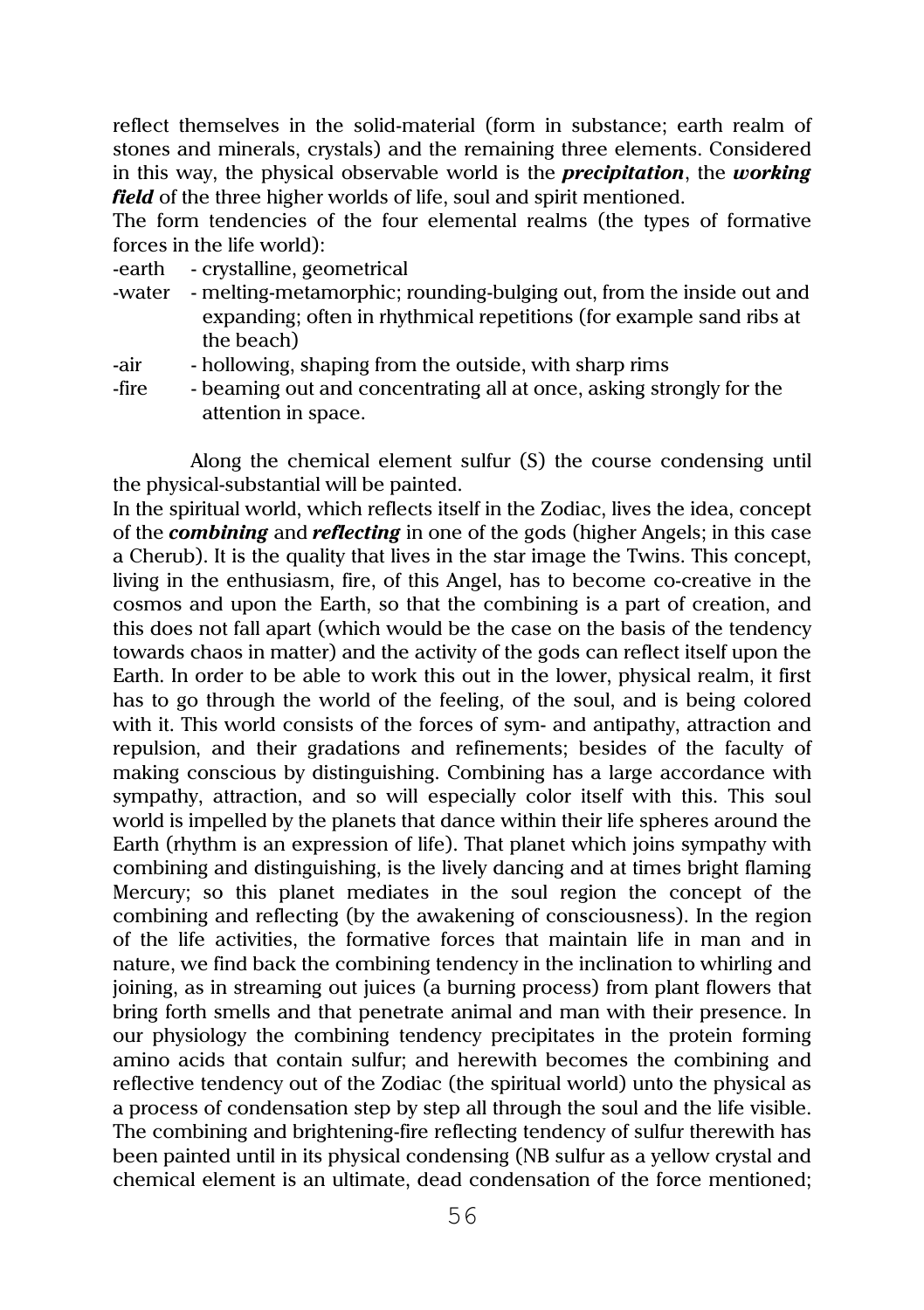in water this becomes reactive, fiery; in the smells in the air it only shows its combining-spiritual tendency). The *gesture* of sulfur is combining, the *attitude* is that of whirling sympathy, the *working* is reactive warm, according to the warmth activities of Mercury in the similar life sphere. Man takes within him the Mercury process, and forms his lung organization and process with it – this connects the outer with the inner world through the air (breathing in and out; the lung is a gland turned inside out and thus connects the outer world with the body liquid of the lymph flow) and impressions via the senses (lightbreathing) and does mirror both worlds, the outer and the inner, in each other (with the brains as a reflective organ for the thoughts and images).

Herewith I have roughly designed how the connection between astronomy and astrology can be restored again, and why it is significant to come to a reformulating of the sense of the sciences under a common divider and sight director, the renewed star knowledge that connects earthly and cosmic phenomena as being wanted precedents out of the spiritual world and working through those of the soul and of the life (formative forces).

With the help of the tools being mentioned (shape, attitude and willing gesture) you can connect yourself with these worlds all through the physical observations; therewith open the higher soul-sense organs (lotus flowers) that slumber in each human, and you get possibilities to start cooperating with the worldly phenomena in a moral-creative way; you learn to transform yourself and the world step by step out of what you experience as a sense, as ideal good. These ideals live in the star images and everyone has brought these with in his kernel of being as will strivings, reveals these in oneself by living into them in singing and by 'developing' them in modeling.

Therewith is my own search until now, and also the indication of founded tools on that way, being painted in large traits.

## **Notes and book references with Chapter 4:**

1. Temples were mystery places in which education, professional and common initiation and research went hand in hand.

2. This happened as well with other cultures of people, like the Hunebed builders and Celts, even though these have not left behind written records. Recently there is discovered that stone heaps, grave mounds and towers in for instance Ireland ad Germany stand scattered in the landscape in such a way that they form a reflection of the starry sky above it, at the time of their construction, and so could serve as places of observation amongst others. Besides this as places of radiation upon Earth of the cosmic forces, as has been proved by M. Pogaçnik in his landscape research (see note 24), as well as has been investigated by Callaghan in Ireland at the stone towers. See his book 'Paramagnetics', Dublin 1986, amongst others.